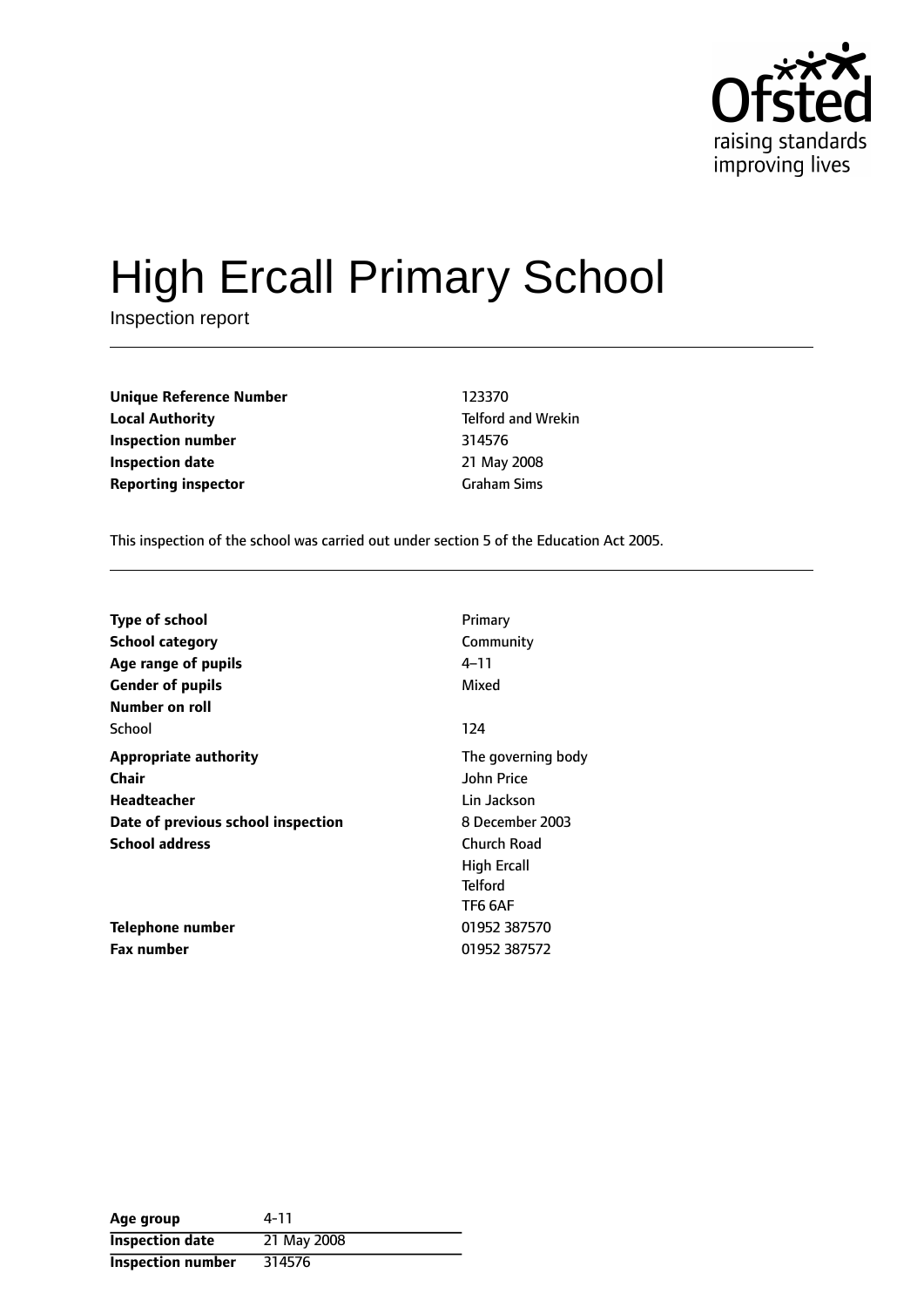.

© Crown copyright 2008

#### Website: www.ofsted.gov.uk

This document may be reproduced in whole or in part for non-commercial educational purposes, provided that the information quoted is reproduced without adaptation and the source and date of publication are stated.

Further copies of this report are obtainable from the school. Under the Education Act 2005, the school must provide a copy of this report free of charge to certain categories of people. A charge not exceeding the full cost of reproduction may be made for any other copies supplied.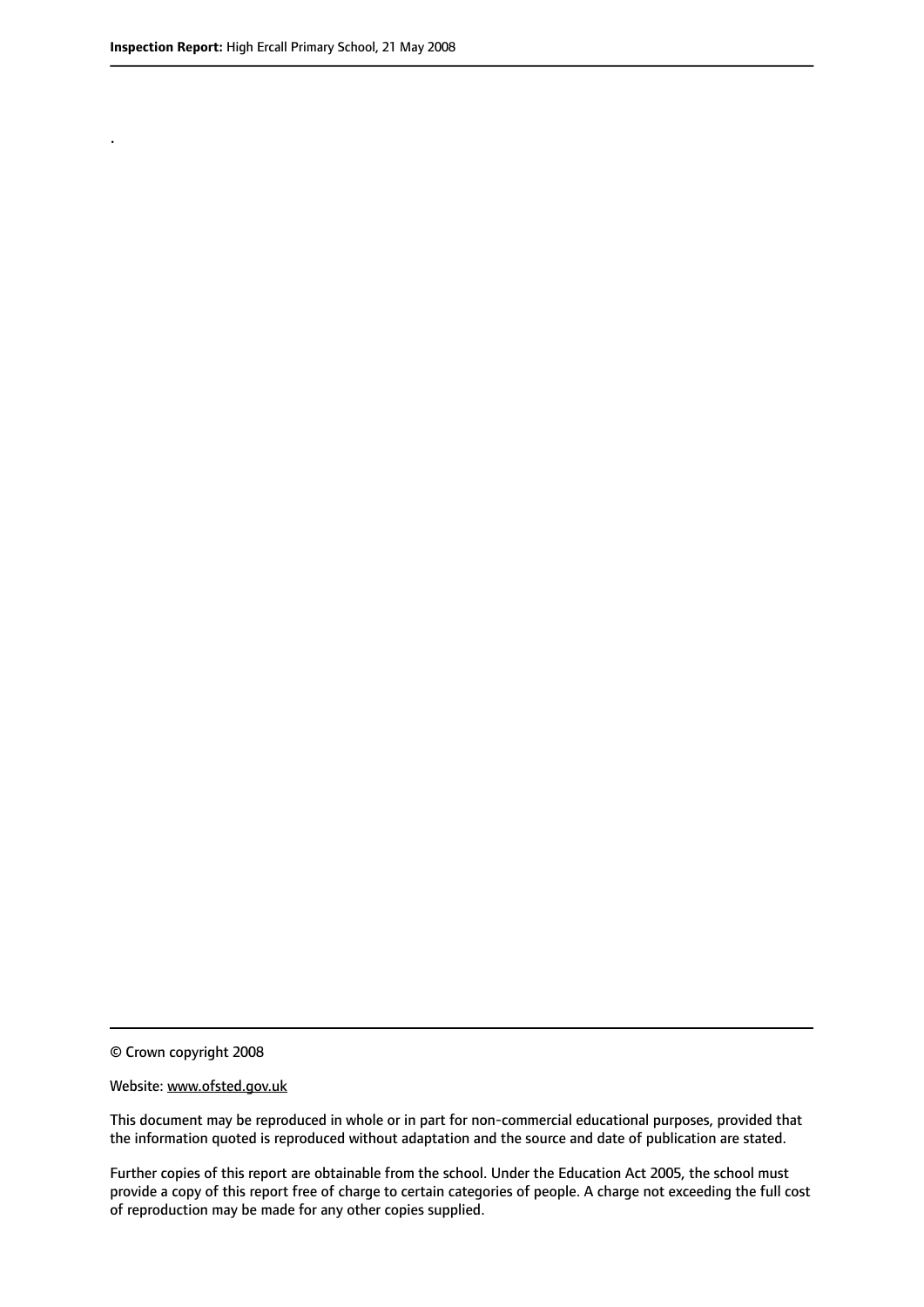# **Introduction**

The inspection was carried out by one Additional Inspector, who evaluated the overall effectiveness of the school and investigated the following issues. • Pupils' progress in writing. • The opportunities provided for pupils to develop independent learning skills and to use their initiative. • The effectiveness of subject leadership. Evidence was gathered from observations of pupils at work and play, discussions with staff, governors and pupils, scrutiny of pupils' work and an analysis of parents' views. Other aspects of the school's work were not investigated in detail, but the inspector found no evidence to suggest that the school's own assessments, as given in its self-evaluation, were not justified, and they have been included where appropriate in this report.

# **Description of the school**

High Ercall Primary School serves a rural community and is smaller than most primary schools. Most pupils are from White British backgrounds. The percentage of pupils known to be eligible for free school meals is below average, as is the proportion of pupils with learning difficulties and/or disabilities. Pupils are taught in five classes, all but one of which are mixed age classes. The proportion of pupils who join or leave the school other than at the normal time is above average.

# **Key for inspection grades**

| Grade 1 | Outstanding  |
|---------|--------------|
| Grade 2 | Good         |
| Grade 3 | Satisfactory |
| Grade 4 | Inadequate   |
|         |              |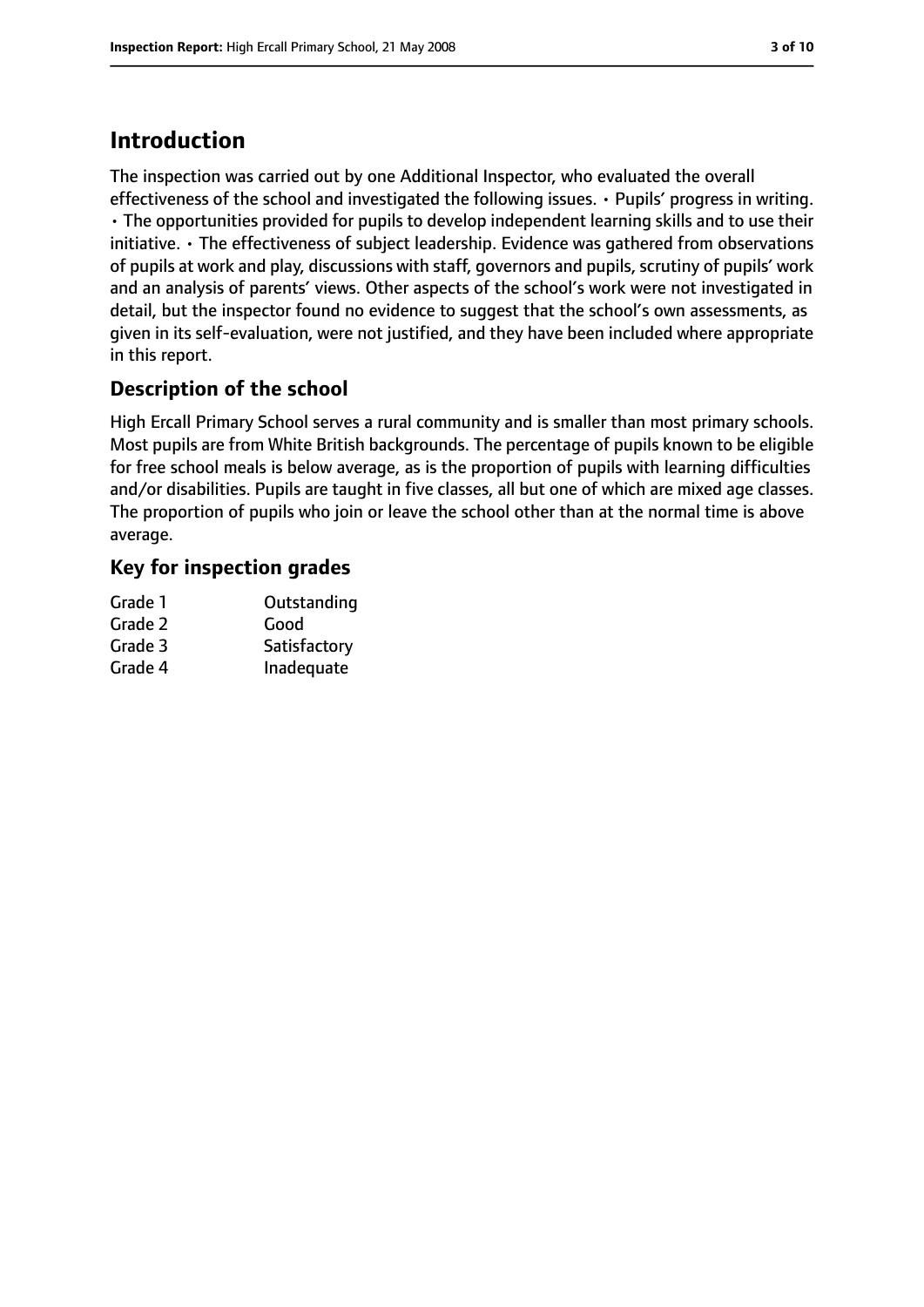# **Overall effectiveness of the school**

#### **Grade: 2**

High Ercall Primary School is a good school. It has some outstanding features, which make it into a school which is greatly appreciated by most parents and thoroughly enjoyed by almost all of the pupils. A visitor to the school cannot fail to be struck by the excellent behaviour, politeness and enthusiasm of the pupils and the well presented, stimulating and interesting learning environment over which the dedicated and hard-working team of teaching and non-teaching staff have taken so much care.

Under the excellent leadership of the headteacher, the staff have provided the pupils with a wealth of opportunities to develop their understanding of what they need to do to lead a healthy lifestyle, adopt safe practices and make a positive contribution to the local and wider community. Pupils show a quite remarkable understanding of how the development of their 'Five Rs' (responsibility, reliability, resilience, respectfulness and resourcefulness) will enable them to achieve well and develop the skills they need for their future lives, whilst at the same time enjoying what they do. The school's emphasis on these aspects of pupils' education is reflected in the excellent curriculum and outstanding care, guidance and support, and ensures that pupils' personal development and well-being are of the highest order. Pupils are not just given new knowledge and understanding, but are taught how to think about what makes a good learner and to reflect on their own learning.

Life is full of interest at High Ercall. The youngest children love an aerobic session before settling down to work. Others enjoy a competition to see who can grow the tallest runner bean. Older children are proud of being interviewed on the local radio and addressing a conference on how the school achieves the five outcomes . In all classes, the pupils work together enthusiastically and show excellent teamwork and collaboration. A termly theme provides interest to the curriculum, a common sense of purpose and a well balanced range of activities. Time is given to producing good quality work in design and technology, information and communication technology is used widely and there is plenty of opportunity for physical activity. A varied programme of visits, visitors and special events enriches the curriculum. Pupils in Year 6 mention their residential visit in the autumn term as the highlight of their time at school. Whole-school projects, such as supporting a school in Kenya, provide children with a global perspective, and the X-Factor competition which has been organised for the last thee years to raise funds for this project has seen increasing numbers of pupils being prepared to stand up and perform in front of others.

Academically, pupils achieve well because the quality of teaching and learning is good. Some of the teaching is outstanding. The skills shown by children when they start school vary widely, but are broadly at the levels expected for their age. By the time they leave school, standards are above average in English, mathematics and science. Because of the headteacher's efforts to introduce a more collaborative approach to planning the curriculum and to get staff to look critically at their own teaching, the quality of teaching is getting even better. This is reflected in the improving national test results at the end of Year 2, which have been well above average for the last three years. These higher standards are gradually percolating through the school, so that pupils currently in Year 6 are on track to reach higher standards in their national tests than the previous year group. The staff are not content to leave things where they are, so they analyse pupils' performance carefully to identify where improvements need to be made. As a result, standards in writing have improved this year.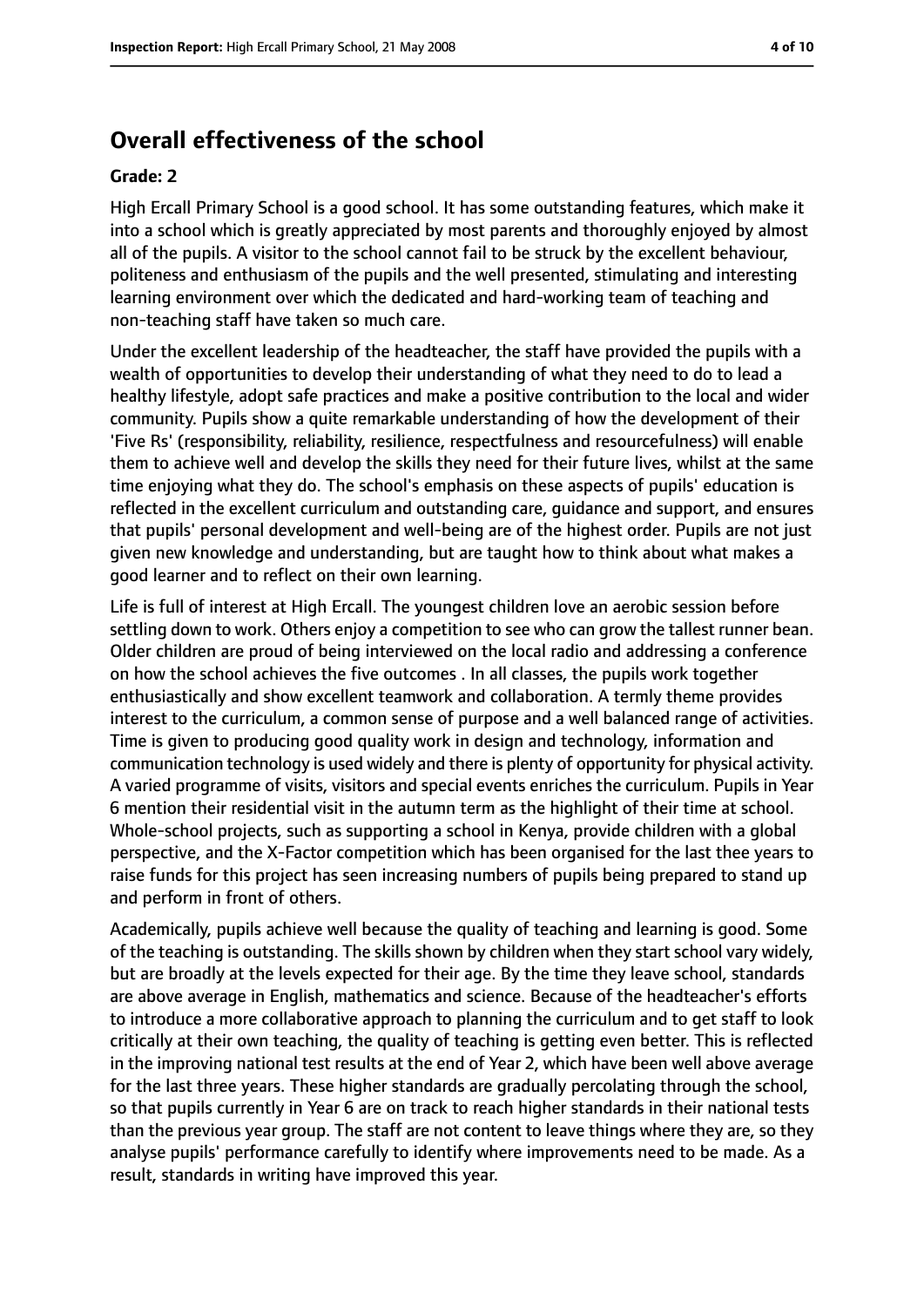All of the positive features of this school have arisen because of good leadership and management. The school is managed efficiently and well. Procedures for safeguarding pupils and ensuring their health and safety are robust and well organised. The headteacher has provided an exceptionally clear sense of direction for the school, encouraged a collaborative style of leadership, but has also placed greater expectations on staff to lead and develop their subject responsibilities. Staff have responded well to this direction, are developing as leaders and beginning to fulfil their roles well. Governors, too, provide good support. The initiative to provide a link governor for each class has strengthened relationships between governors and staff, and has helped the governing body to gain a good understanding of what is happening within the school.

Pupils' excellent understanding of how to lead a healthy lifestyle is not always put into practice, as some pupils bring snacks from home that are not particularly healthy. Attendance is good, but not amongst the top 20% of schools. Although pupils of all abilities are achieving well, they are not achieving at the highest level because some of the tasks they are given are not challenging enough. For example, the occasional worksheet which requires pupils to give one-word answers or complete undemanding tasks does not move their learning forward. Although the teachers mark pupils' work regularly, they are not rigorous or consistent enough in pointing out where pupils have made mistakes or how they could improve their work, and they do not give pupils enough opportunity to go back over their work to learn from their mistakes or to improve its quality. The school has not been rigorous enough in its own self-evaluation and follow-up action to ensure that staff demand the highest standards from pupils in their work. However, the way new initiatives have been introduced over the last few years, and the outstanding aspects of the school, which have made it into a lead school within the authority for promoting pupils' personal development, indicate that there is excellent capacity to improve in these areas.

# **Effectiveness of the Foundation Stage**

### **Grade: 2**

Children join the Reception Year in either September or January according to age and are taught alongside the younger pupils in Year 1. As in the rest of the school, they receive a good education, and the emphasis on and provision for their personal development are outstanding. By the time they leave Reception, standards are above average. From their widely differing starting points, and considering that some children spend significantly less time in Reception than others, they achieve well. They show very good levels of concentration, for example when working on the computers or listening as a whole classto the teacher, and a very well developed sense of responsibility. When given the opportunity to choose their own activities, they make sensible choices and show a very good level of independence as they find their own resources and put them away when they have finished. The teaching is good, lively and enthusiastic. Adults engage well with the children and create a real interest in learning. The outdoor environment is used well at times, though has not yet been integrated as fully as it could be into the children's activities throughout the day. Displays within the classroom indicate that the children are offered a wide variety of stimulating and interesting activities over the year.

# **What the school should do to improve further**

- ■
- Ensure that pupils receive consistent and more critical feedback on their work that shows them where they have made mistakes and what they need to improve.
- Provide pupils with sufficient time to respond to teachers' feedback.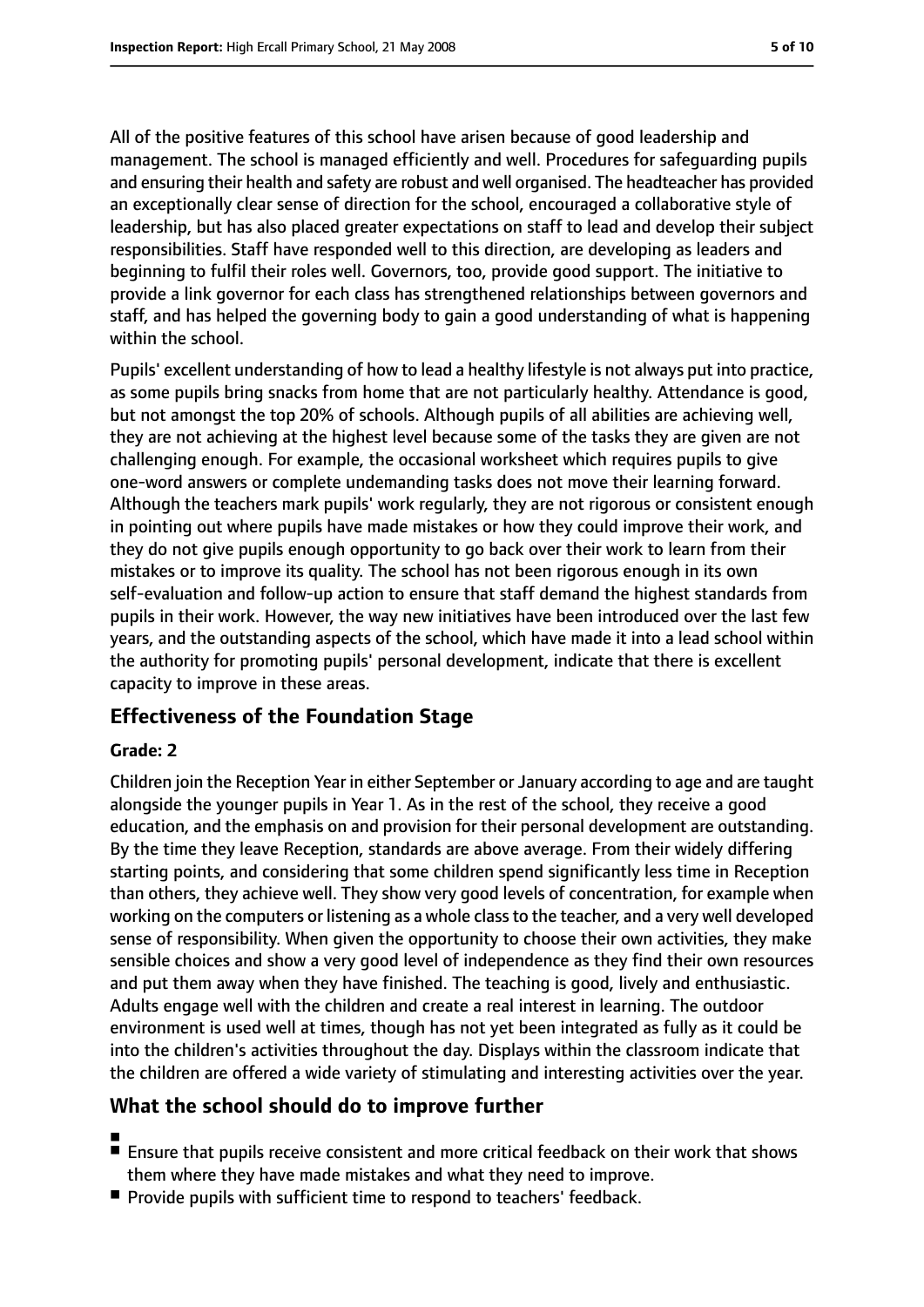■ Ensure that pupils are always provided with sufficiently challenging work.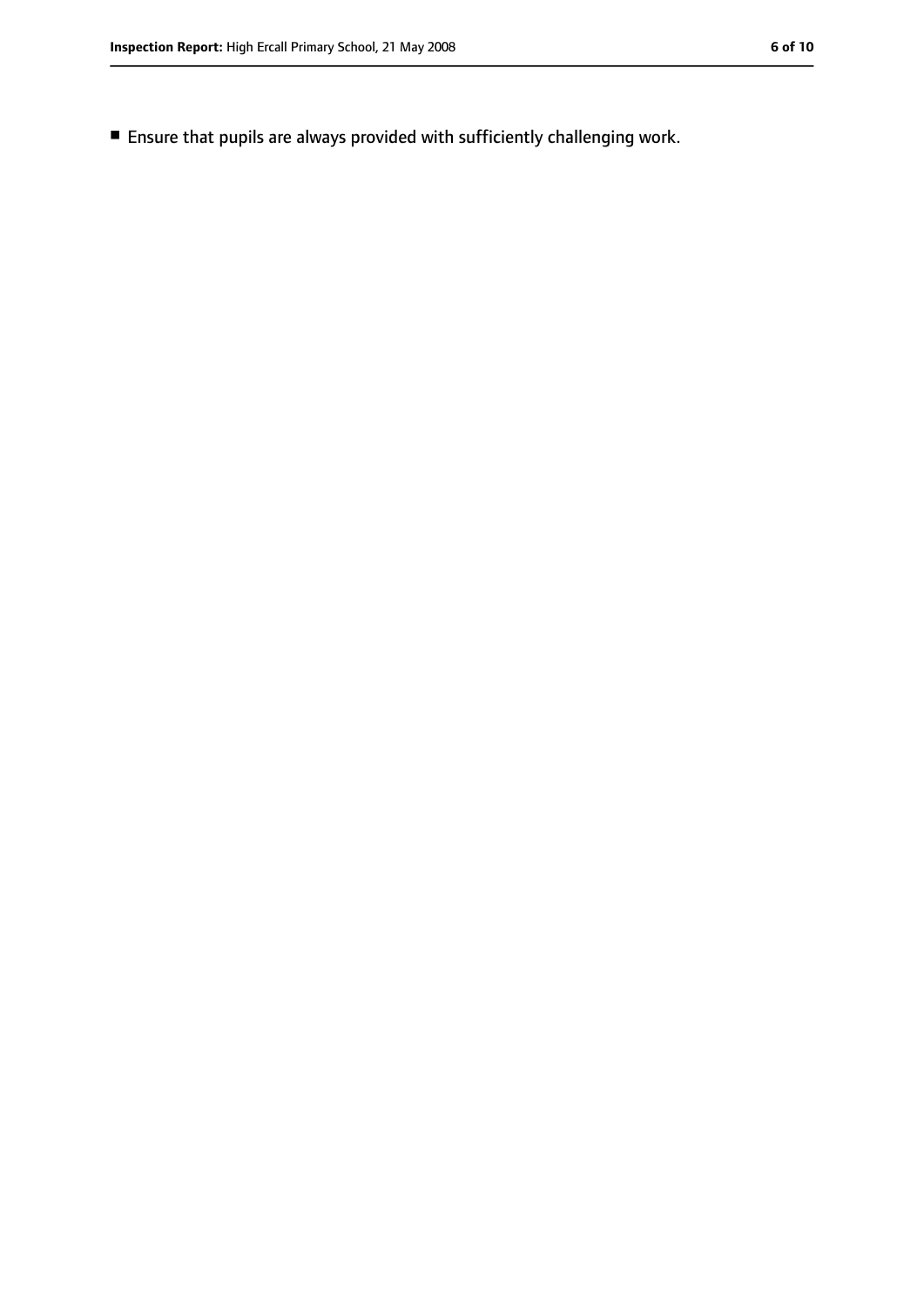**Any complaints about the inspection or the report should be made following the procedures set out in the guidance 'Complaints about school inspection', which is available from Ofsted's website: www.ofsted.gov.uk.**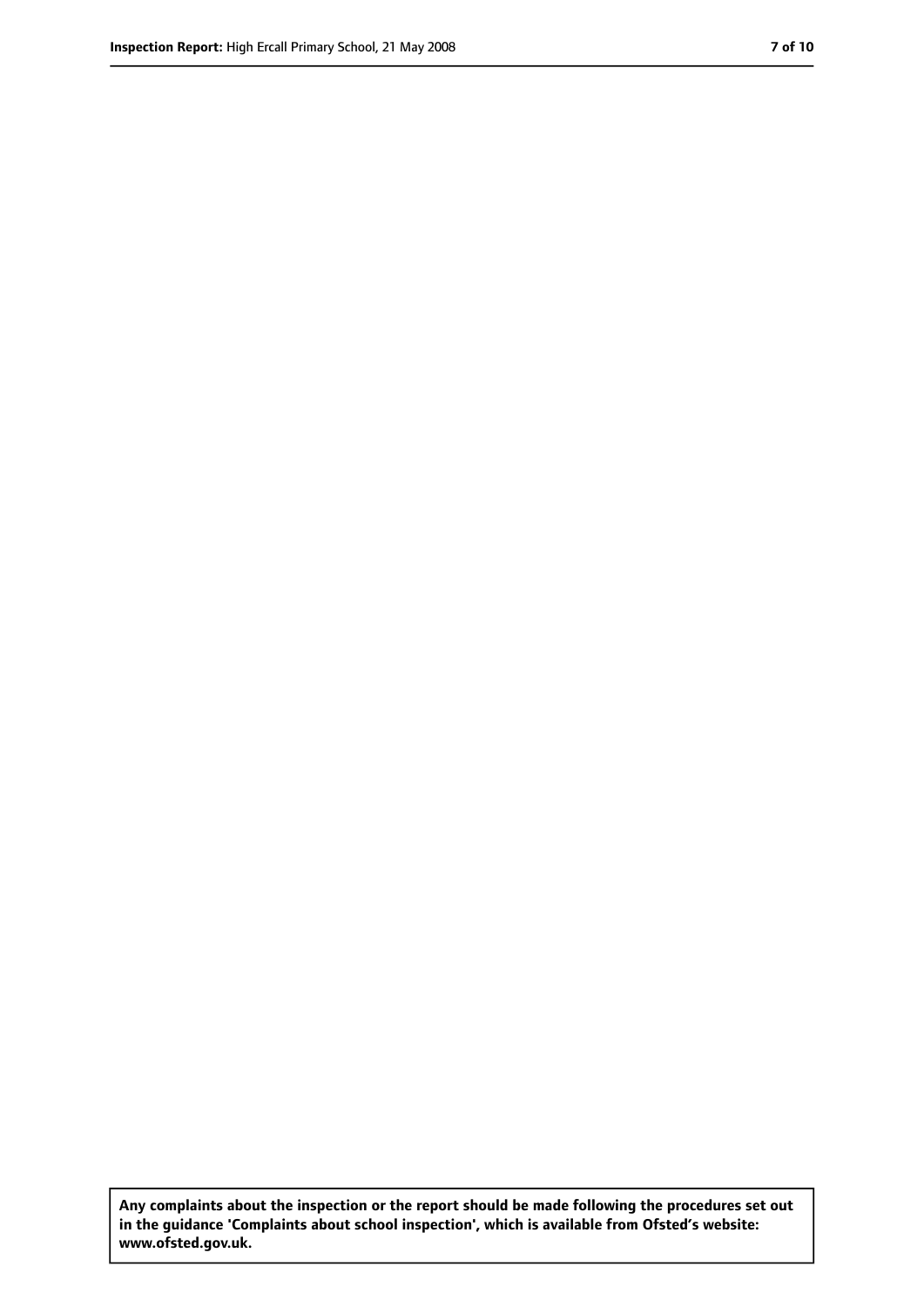### **Annex A**

# **Inspection judgements**

| $\lq$ Key to judgements: grade 1 is outstanding, grade 2 good, grade 3 satisfactory, and | <b>School</b>  |
|------------------------------------------------------------------------------------------|----------------|
| arade 4 inadequate                                                                       | <b>Overall</b> |

# **Overall effectiveness**

| How effective, efficient and inclusive is the provision of education, integrated<br>care and any extended services in meeting the needs of learners? |     |
|------------------------------------------------------------------------------------------------------------------------------------------------------|-----|
| Effective steps have been taken to promote improvement since the last<br>inspection                                                                  | Yes |
| How well does the school work in partnership with others to promote learners'<br>well-being?                                                         |     |
| The effectiveness of the Foundation Stage                                                                                                            |     |
| The capacity to make any necessary improvements                                                                                                      |     |

### **Achievement and standards**

| How well do learners achieve?                                                                               |  |
|-------------------------------------------------------------------------------------------------------------|--|
| The standards <sup>1</sup> reached by learners                                                              |  |
| How well learners make progress, taking account of any significant variations between<br>groups of learners |  |
| How well learners with learning difficulties and disabilities make progress                                 |  |

# **Personal development and well-being**

| How good is the overall personal development and well-being of the<br>learners?                                  |  |
|------------------------------------------------------------------------------------------------------------------|--|
| The extent of learners' spiritual, moral, social and cultural development                                        |  |
| The extent to which learners adopt healthy lifestyles                                                            |  |
| The extent to which learners adopt safe practices                                                                |  |
| How well learners enjoy their education                                                                          |  |
| The attendance of learners                                                                                       |  |
| The behaviour of learners                                                                                        |  |
| The extent to which learners make a positive contribution to the community                                       |  |
| How well learners develop workplace and other skills that will contribute to<br>their future economic well-being |  |

# **The quality of provision**

| How effective are teaching and learning in meeting the full range of the<br>learners' needs?                        |  |
|---------------------------------------------------------------------------------------------------------------------|--|
| $\mid$ How well do the curriculum and other activities meet the range of needs $\mid$<br>and interests of learners? |  |
| How well are learners cared for, quided and supported?                                                              |  |

 $^1$  Grade 1 - Exceptionally and consistently high; Grade 2 - Generally above average with none significantly below average; Grade 3 - Broadly average to below average; Grade 4 - Exceptionally low.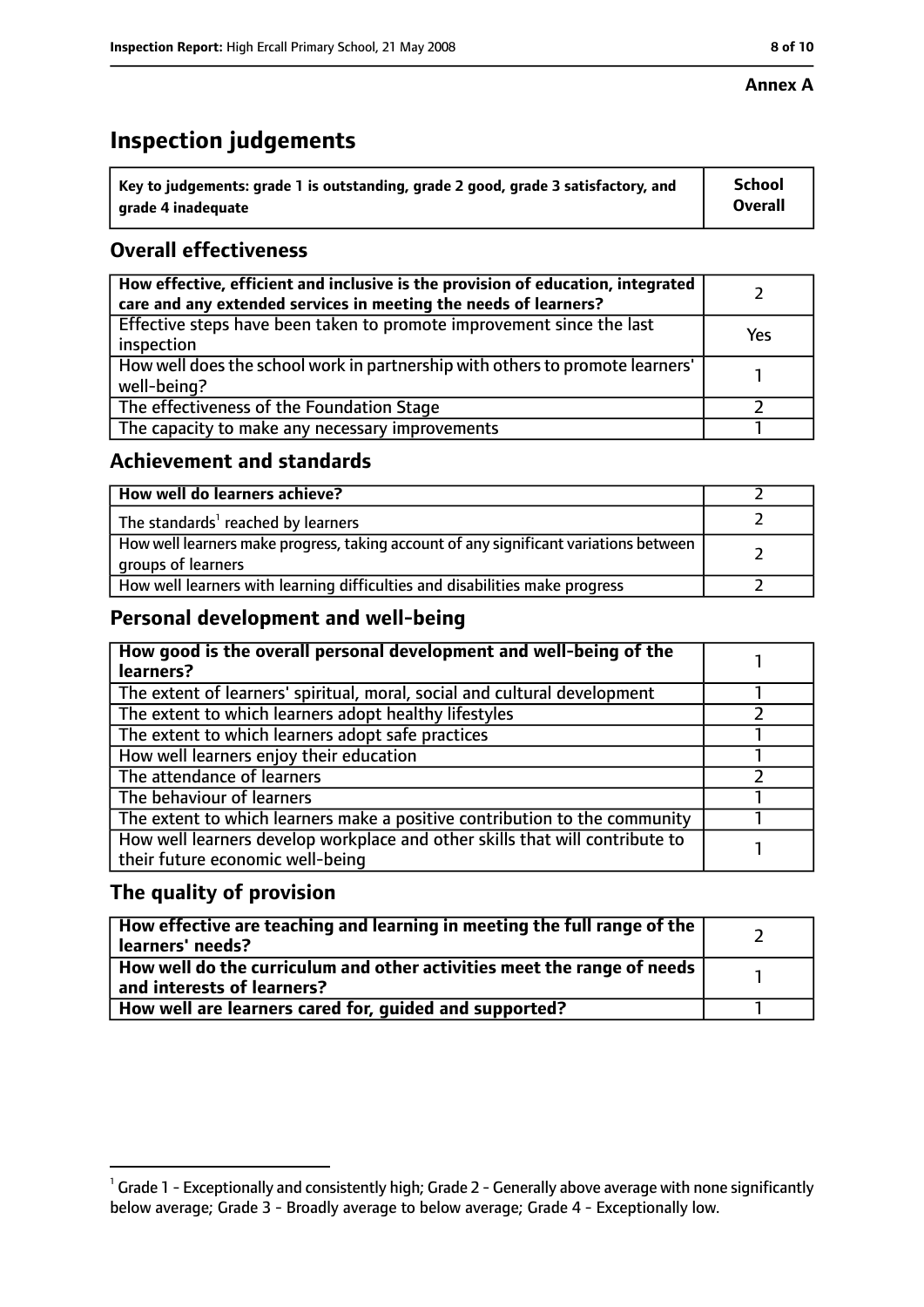### **Annex A**

# **Leadership and management**

| How effective are leadership and management in raising achievement<br>and supporting all learners?                                              |     |
|-------------------------------------------------------------------------------------------------------------------------------------------------|-----|
| How effectively leaders and managers at all levels set clear direction leading<br>to improvement and promote high quality of care and education |     |
| How effectively leaders and managers use challenging targets to raise standards                                                                 |     |
| The effectiveness of the school's self-evaluation                                                                                               |     |
| How well equality of opportunity is promoted and discrimination tackled so<br>that all learners achieve as well as they can                     |     |
| How effectively and efficiently resources, including staff, are deployed to<br>achieve value for money                                          |     |
| The extent to which governors and other supervisory boards discharge their<br>responsibilities                                                  |     |
| Do procedures for safequarding learners meet current government<br>requirements?                                                                | Yes |
| Does this school require special measures?                                                                                                      | No  |
| Does this school require a notice to improve?                                                                                                   | No  |